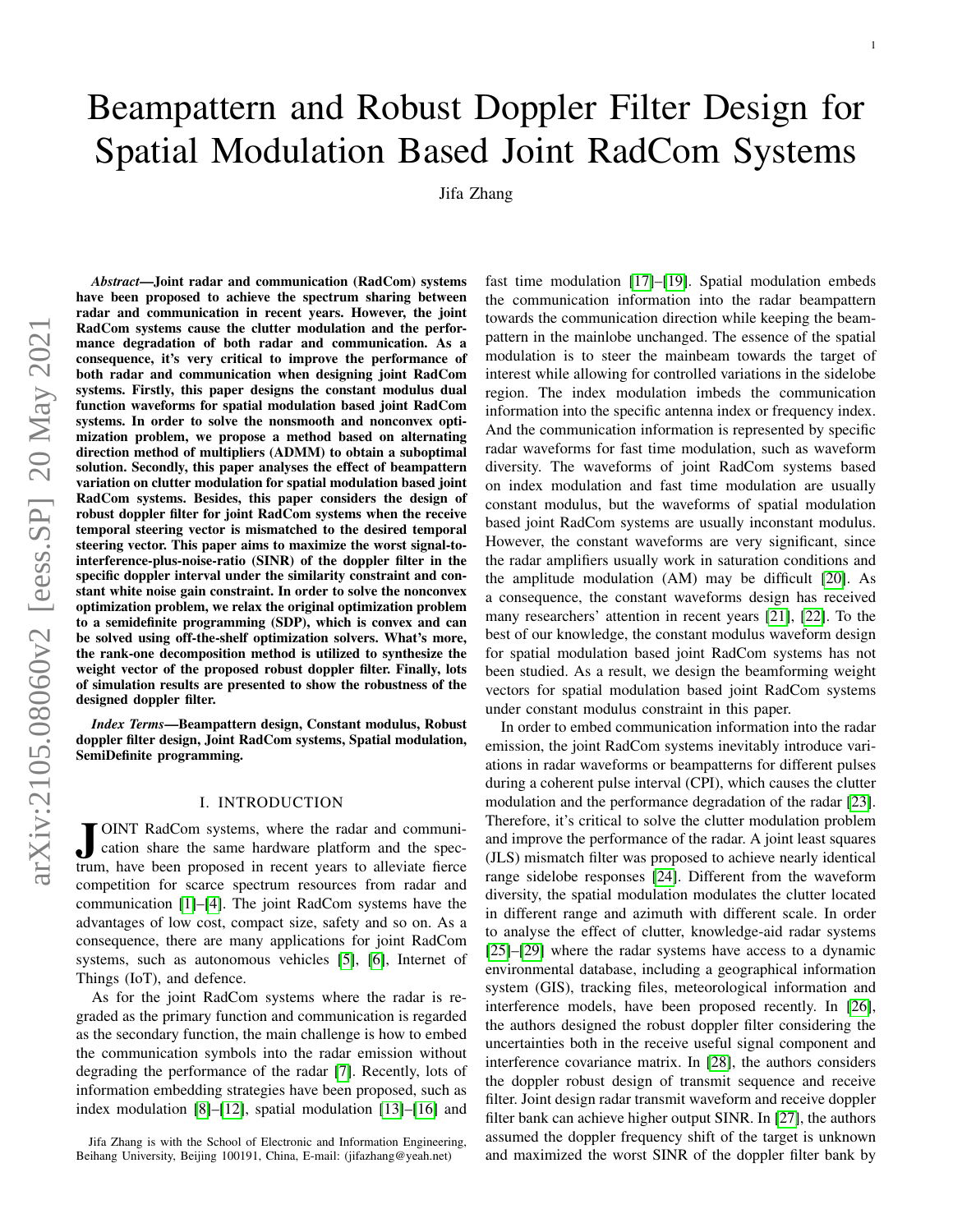jointly optimizing the radar waveform and receive filter bank via generalized fractional programming (GFP). In [\[29\]](#page-8-5), the authors proposed an effective method to solve the max-min optimization problem to maximize the worst SINR. Different from the coded radar waveform, it's impossible to optimize the communication sequence, since the communication sequence is random in order to deliver the communication information. The authors in [\[30\]](#page-8-9) analysed the effect of spatial modulation on stationary clutter mitigation and proposed a calibrated matched filter based on subspace projection. However, the ground reflection coefficients are assumed to be constant for each range cell and the doppler frequency of the ground clutter is assumed as zero which is usually not satisfied in practice. To the best of our knowledge, there is no existing work in the literature designing the robust doppler filter for spatial modulation based joint RadCom systems under more general clutter situation, which motivates our work.

In this paper, we design the constant modulus dual function waveforms for spatial modulation based joint RadCom systems, firstly. And then, we analyze the effect of spatial modulation on clutter mitigation of joint RadCom systems under the range ambiguous case, i.e., the clutter returns from multiple range rings compete with potential targets in the cell under test (CUT). What's more, the clutter reflection coefficients are assumed to obey the gaussian distribution. Although the doppler frequency of the target is known as prior information, considering the doppler frequency mismatch due to all kinds of reasons, we aim to design the robust doppler filter to maximize the worst SINR of the doppler filter in a specific doppler frequency interval.

The contributions of this paper are listed as below:

- First, we design the beamforming weight vectors for jspatial modulation based joint RadCom systems considering constant modulus constraint. What's more, we propose a method based on ADMM to solve the nonconvex and nonsmooth optimization problem.
- Next, we analyse the clutter modulation of joint RadCom systems based on spatial modulation under range ambiguous situation and derive the clutter covariance matrix.
- Furthermore, we consider the case of doppler frequency mismatch and aim to design the robust doppler filter for joint RadCom systems to maximize the worst SINR of the doppler filter in a specific doppler frequency interval. The original nonconvex optimization problem is relaxed to a SDP to obtain a suboptimal solution.

The reminder of this paper is organized as below. Section [II](#page-1-0) describes the signalling strategy and beampattern design for spatial modulation based joint RadCom systems. The signal model is presented in Section [III.](#page-3-0) The formulation of the proposed robust doppler filter is described in Section [IV.](#page-4-0) The synthesis stage is described in Section [V](#page-6-0) and simulation results are presented in Section [VI.](#page-6-1) Finally, this paper is concluded in Section [VII.](#page-7-12)

Notations: In this paper, the matrices and vectors are denoted by bold uppercase letters (i.e. A) and lowercase letters (i.e. a), respectively. And the scalars are denoted by normal font (i.e.  $\sigma$ ). The transpose and the conjugate operation are  $(\cdot)^T$  and  $(\cdot)^H$ , respectively.  $\odot$  denotes the Hadamard element-

wise product.  $\mathbb{C}^N$  denotes the set of N-dimensional vectors of complex numbers. I denotes the identity matrix, whose dimension is determined by the context.  $\mathbb{E}\{\cdot\}$  denotes the mathematical expectation,  $|\cdot|$  denotes the module of a complex number and  $a^*$  denotes the conjugate of a. diag $\{b\}$  denotes the diagonal matrix whose  $i$ -th diagonal element is the  $i$ -th entry of b.  $\Re(\cdot)$  denotes the real part of a complex number and  $\|\mathbf{x}\|$  denotes the Euclidean norm of the vector x. tr(·) denotes the trace of the matrix argument and  $rank(A)$  denotes the rank of **A**. For any hermitian matrix **A**,  $A \succeq 0$  and  $A \succ 0$  denotes A is a positive semidefinite matrix and positive definite matrix, respectively.  $\nu(\mathcal{P})$  denotes the optimal value for any optimization problem  $\mathcal{P}$ . B<sup>-1</sup> denotes the inverse matrix of the invertible matrix  $B$ .  $arg \max$  stands for the argument of the maximum. mod $(a, m)$  returns the remainder after division of a by m. j denotes the imaginary unit.  $\mathbb R$ denotes the field of all real numbers. range $(W)$  denotes the range space of W.

# <span id="page-1-0"></span>II. SIGNALLING STRATEGY AND BEAMPATTERN DESIGN FOR SPATIAL MODULATION

The AM signalling strategy, which modulates sidelobe level of the transmit beampatterns towards the communication direction, is the generalized mathematical formulation of existing spatial modulation techniques in joint RadCom systems. As for the AM signalling strategy, the communication symbols are represented by the specific sidelobe levels towards the communication direction and the beampattern in the mainlobe is desired to be unchanged.

Suppose a joint RadCom platform which is equipped with a M-element uniform linear array (ULA) with inter-element spacing of half wavelength for transmit and an omnidirectional antenna for receive [\[31\]](#page-8-10). Assuming  $L$  bits communication information are embedded in each pulse, the number of communication symbols is  $K = 2^L$ . In the literature, the constant modulus waveforms for spatial modulation based joint RadCom systems has not been studied, which motivates our work.

We aim to minimize the peak sidelobe level (PSL) and keep the specific level towards the target of interest and the communication receiver under the constant modulus constraint. The kth beamforming weight vectors for the AM-based signalling strategy can be obtained by solving the following optimization problem [\[18\]](#page-7-13):

<span id="page-1-1"></span>
$$
\min_{\mathbf{h}_k} \max_{i=1,\dots,I} |\mathbf{h}_k^H \mathbf{a}(\theta_i)|^2 \quad \theta_i \in \bar{\Theta} \tag{1}
$$
\n
$$
\text{subject to} \quad \mathbf{h}_k^H \mathbf{a}(\theta_t) = 1
$$
\n
$$
\mathbf{h}_k^H \mathbf{a}(\theta_c) = \Delta_k
$$
\n
$$
|\mathbf{h}_k(m)| = 1, \quad m = 1, \dots, M
$$

where  $\theta_i$  ( $i = 1, \dots, I$ ) denotes the finite angle grid in the radar sidelobe region,  $\Theta$  denotes the radar sidelobe region,  $\Delta_k$  denotes the predefined sidelobe level towards the communication direction,  $\theta_t$  is the direction of the target of interest,  $\theta_c$  denotes the direction of the communication receiver and  $h_k \in \mathbb{C}^M$  is the k-th beamforming weight vector to form the beampattern whose sidelobe level towards the communication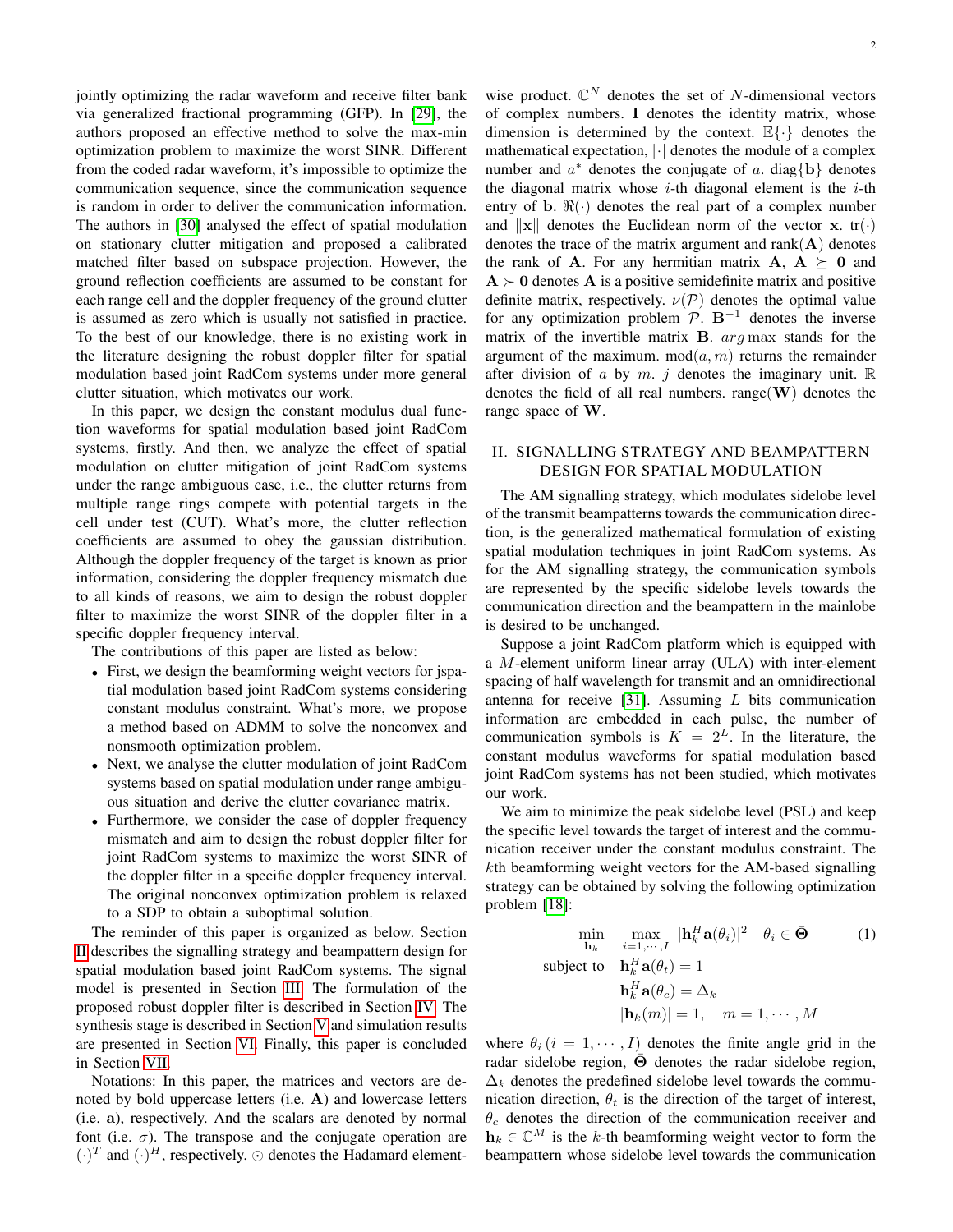receiver is  $\Delta_k$ . Every sidelobe level  $\Delta_k$  is chosen from the predefined dictionary  $\mathcal{O} = {\Delta_1, \Delta_2, \cdots, \Delta_K}$  containing K different sidelobe levels. The constraint  $|\mathbf{h}_k(m)| = 1$  (m =  $1, 2, \dots, M$  grantees the constant modulus of the radar waveforms.

However, the optimization problem [\(1\)](#page-1-1) is nonconvex and nonsmooth, since the constraint  $|\mathbf{h}_k(m)| = 1$  (m =  $1, 2, \cdots, M$  denotes a nonconvex set and the objective function is nonsmooth. Therefore, the problem is a NP-hard problem and it's very difficult to solve the optimization problem. In order to solve this nonconvex optimization problem, we propose a method based on ADMM to obtain a suboptimal solution. We introduce auxiliary variables  $\{\varsigma_i\}$ ,  $\mathbf{z}_k \in \mathbb{C}^M$  and  $\rho \in \mathbb{R}$  to transform optimization problem [\(1\)](#page-1-1) to a smooth optimization problem, and [\(1\)](#page-1-1) can be recast equivalently as

$$
\min \rho^2
$$
\nsubject to 
$$
|\varsigma_i| \leq \rho, \quad i = 1, \cdots, I
$$

\n
$$
\varsigma_i = \mathbf{h}_k^H \mathbf{a}(\theta_i), \quad i = 1, \cdots, I
$$
\n
$$
\mathbf{h}_k^H \mathbf{a}(\theta_l) = \Delta_l, \quad l = 1, 2
$$
\n
$$
\mathbf{h}_k(m) = \mathbf{z}_k(m), \quad m = 1, \cdots, M
$$
\n
$$
|\mathbf{z}_k(m)| = 1, \quad m = 1, \cdots, M
$$
\n(6.12)

where  $\rho$  denotes the upper bound of the PSL,  $\Delta_1 = 1, \Delta_2 =$  $\Delta_k$  and  $\theta_l$  (l = 1, 2) are the angles of the target of interest and communication receiver, respectively.

The augmented Lagrangian function for [\(2\)](#page-2-0) is given by [\(3\)](#page-3-1) at the top of the next page where  $\lambda_i$ ,  $\mu_l$ ,  $\nu_m$  are Lagrangian multipliers and  $\varrho_g > 0$  ( $g = 1, 2, 3$ ) are penalty parameters.

Let  $\mathbf{h}_k^{\ell}$  denotes the value of  $\mathbf{h}_k$  at  $\ell$ -th iteration. And the symbol naming rule apply to other variables. The iteration rule of proposed method based on ADMM can be formulated as below:

$$
\{\rho^{\ell+1}, \{ \varsigma_i^{\ell+1} \} \} = \underset{\{\lambda_i^{\ell}\}, \{\mu_i^{\ell}\}, \{\nu_m^{\ell}\}}{\arg \min} \mathcal{L}(\rho, \{\varsigma_i\}, \{\mathbf{h}_k^{\ell}\}, \{\mathbf{z}_k^{\ell}\}, \text{ (4)}
$$
\n
$$
\{\lambda_i^{\ell}\}, \{\mu_i^{\ell}\}, \{\nu_m^{\ell}\}\}
$$
\nsubject to  $|\varsigma_i| \leq \rho, \quad i = 1, \cdots, I$ 

$$
\{\mathbf{h}_{k}^{\ell+1}\} = \arg\min \mathcal{L}(\rho^{\ell+1}, \{\varsigma_{i}^{\ell+1}\}, \{\mathbf{h}_{k}\}, \{\mathbf{z}_{k}^{\ell}\}\
$$
 (5)  
 
$$
,\{\lambda_{i}^{\ell}\}, \{\mu_{l}^{\ell}\}, \{\nu_{m}^{\ell}\}\
$$

$$
\{\mathbf z_k^{\ell+1}\} = \arg\min \mathcal{L}(\rho^{\ell+1}, \{\varsigma_i^{\ell+1}\}, \{\mathbf h_k^{\ell+1}\}, \{\mathbf z_k\}, \quad (6) \{\lambda_i^{\ell}\}, \{\mu_l^{\ell}\}, \{\nu_m^{\ell}\}\}\
$$

subject to 
$$
|\mathbf{z}_k(m)| = 1, \quad m = 1, \cdots, M
$$

<span id="page-2-6"></span>
$$
\lambda_i^{\ell+1} = \lambda_i^{\ell} + \beta \varrho_1 (\varsigma_i^{\ell+1} - \mathbf{h}_k^{(\ell+1)H} \mathbf{a}(\theta_i)) \tag{7}
$$

<span id="page-2-7"></span>
$$
\mu_l^{\ell+1} = \mu_l^{\ell} + \beta \varrho_2 (\mathbf{h}_k^{(\ell+1)H} \mathbf{a}(\theta_l) - \Delta_l)
$$
(8)

<span id="page-2-8"></span>
$$
\nu_m^{\ell+1} = \nu_m^{\ell} + \beta \varrho_3(\mathbf{h}_k^{\ell+1}(m) - \mathbf{z}_k^{\ell+1}(m))
$$
(9)

where  $\beta \geq 0$  denotes the dual step size.  $\rho$ ,  $\{\varsigma_i\}$ ,  $\mathbf{h}_k$ ,  $\mathbf{z}_k$  are primary variables and  $\lambda_i$ ,  $\mu_l$ ,  $\nu_m$  are dual variables.

In next subsections, we analyze the sub-optimization problems [\(4\)](#page-2-1), [\(5\)](#page-2-2) and [\(6\)](#page-2-3), respectively. For notational simplicity, we omit the superscript of the variables, i.e.,  $\rho^{\ell}$  is replaced by  $\rho$ .

# *A. Solving Subproblem* [\(4\)](#page-2-1)

The subproblem [\(4\)](#page-2-1) can be formulated as

$$
\min_{\{\varsigma_i\},\rho} \quad \varrho_1 \sum_{i=1}^I |\varsigma_i|^2 + \Re \left[ \sum_{i=1}^I (\lambda_i - \varrho_1 \mathbf{a}^H(\theta_i) \mathbf{h}_k)^* \varsigma_i \right] + \rho^2
$$
\n(10)

subject to  $|\varsigma_i| \leq \rho$ ,  $\forall i$ 

Let  $f(\varsigma_1, \dots, \varsigma_I, \rho)$   $\triangleq$   $\varrho_1 \sum_{i=1}^I |\varsigma_i|^2 + \Re[\sum_{i=1}^I (\lambda_i \varrho_1 \mathbf{a}^H(\theta_i) \mathbf{h}_k^{\dagger}$ ,  $\varphi^2$ , the Hessian matrix can be formulated as

<span id="page-2-4"></span>
$$
\mathbf{\Psi} = \begin{bmatrix} 2\varrho_1 & & & \\ & 2\varrho_1 & & \\ & & \ddots & \\ & & & 2\varrho_1 & \\ & & & & 2 \end{bmatrix} . \tag{11}
$$

<span id="page-2-0"></span>The Hessian matrix  $\Psi$  is a positive definite matrix, therefore, the objective function is convex. What's more, the constraints are all convex. Therefore, the subproblem [\(10\)](#page-2-4) is convex and can be solved using off-the-shelf optimization solvers, such as CVX.

#### *B. Solving Subproblem* [\(5\)](#page-2-2)

The subproblem [\(5\)](#page-2-2) can be formulated as

<span id="page-2-5"></span>
$$
\min_{\mathbf{h}_k} \quad \mathbf{h}_k^H \mathbf{D} \mathbf{h}_k + \Re[\mathbf{e}^H \mathbf{h}_k] \tag{12}
$$

where e and **D** can be formulated as

<span id="page-2-1"></span>
$$
\mathbf{e} = \sum_{i=1}^{I} -\lambda_i^* \mathbf{a}(\theta_i) + \sum_{l=1}^{2} \mu_l^* \mathbf{a}(\theta_l) + \nu
$$
(13)  

$$
-\sum_{i=1}^{I} \varrho_1(\varsigma_i^* \mathbf{a}(\theta_i)) - \sum_{l=1}^{2} \varrho_2(\mathbf{a}(\theta_l) \Delta_l) - \varrho_3 \mathbf{z},
$$
  

$$
\mathbf{D} = \frac{\varrho_1}{2} \sum_{i=1}^{I} \mathbf{a}(\theta_i) \mathbf{a}^H(\theta_i) + \frac{\varrho_2}{2} \sum_{l=1}^{2} \mathbf{a}(\theta_l) \mathbf{a}^H(\theta_l) + \frac{\varrho_3}{2} \mathbf{I},
$$

<span id="page-2-2"></span>where  $\nu = [\nu_1, \nu_2, \cdots, \nu_M]^T$ .

<span id="page-2-3"></span>Since the matrix D is a positive definite matrix, the optimization [\(12\)](#page-2-5) is convex, and the optimal solution can be formulated as  $\tilde{\mathbf{h}}_k = -\frac{1}{2}\mathbf{D}^{-1}\mathbf{e}$ .

# *C. Solving Subproblem* [\(6\)](#page-2-3)

The subproblem [\(6\)](#page-2-3) can be formulated as

$$
\min_{\mathbf{z}} \Re[\mathbf{y}^{H} \mathbf{z}]
$$
subject to  $|\mathbf{z}(m)| = 1$ ,  $\forall m$  (14)

where  $y = (-\nu - \varrho_3 h_k)$ . Suppose  $y^*(m) = \epsilon(\cos(\phi) +$  $j \sin(\phi)$ , the corresponding optimal solution can be formulated as [\[21\]](#page-8-0)

$$
\tilde{\mathbf{z}}(m) = \begin{cases}\n\cos(\pi - \phi) + j\sin(\pi - \phi), & \text{if } \phi \ge 0 \\
\cos(-\pi - \phi) + j\sin(-\pi - \phi), & \text{otherwise.} \n\end{cases}
$$
(15)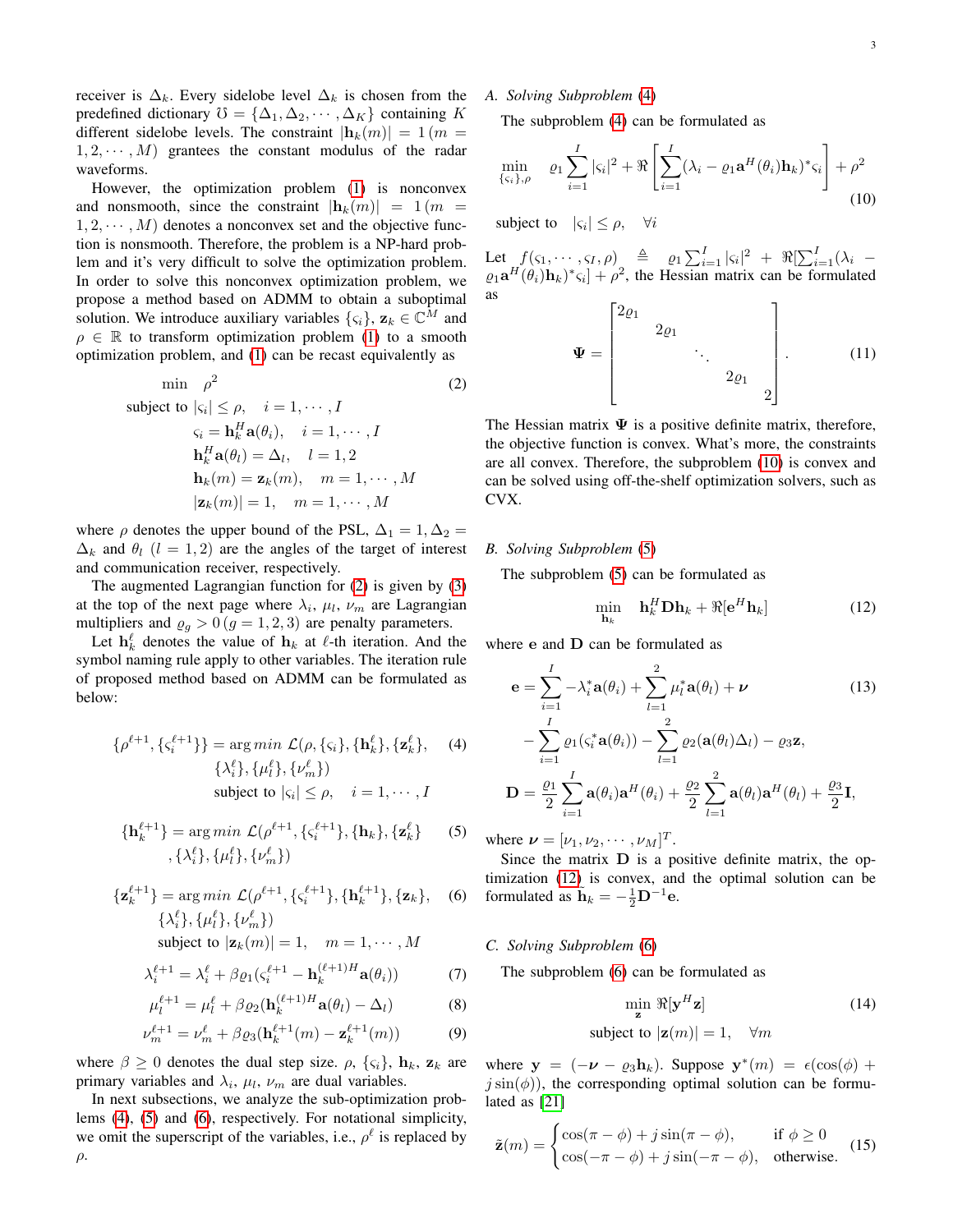$$
\mathcal{L} = \rho^2 + \Re \left[ \sum_{i=1}^I \lambda_i^H (\varsigma_i - \mathbf{h}_k^H \mathbf{a}(\theta_i)) \right] + \Re \left[ \sum_{l=1}^2 \mu_l^H (\mathbf{h}_k^H \mathbf{a}(\theta_l) - \Delta_l) \right] + \Re \left[ \sum_{m=1}^M \nu_m^H (\mathbf{h}_k(m) - \mathbf{z}_k(m)) \right]
$$
(3)  
+  $\frac{\rho_1}{2} \sum_{i=1}^I |\varsigma_i - \mathbf{h}_k^H \mathbf{a}(\theta_i)|^2 + \frac{\rho_2}{2} \sum_{l=1}^2 |\mathbf{h}_k^H \mathbf{a}(\theta_l) - \Delta_l|^2 + \frac{\rho_3}{2} \sum_{m=1}^M |\mathbf{h}_k(m) - \mathbf{z}_k(m)|^2$ 

#### *D. Algorithm description*

In practice, the constraint  $\mathbf{h}_k^H \mathbf{a}(\theta_l) = \Delta_l$  and  $\mathbf{h}_k(m) =$  $z_k(m)$  is hard to be satisfied. Therefore, we have to update  $\varrho_2$  and  $\varrho_3$  in each iteration to satisfy the equation as much as possible .

We update  $\varrho_2$  when  $|\mathbf{h}_k^H \mathbf{a}(\theta_i) - \Delta_k| > \gamma_1$ , which can be formulated as

$$
\varrho_2 = \max(20, \min(1.4 \times (\ell + 1), 6 \times 10^3))
$$
 (16)

<span id="page-3-3"></span>When 
$$
|\mathbf{h}_k^l(m) - \mathbf{z}_k^l(m)| > \gamma_2
$$
 and  $|\mathbf{h}_k^{\ell+1}(m) - \mathbf{h}_k^{\ell}(m)| + |\mathbf{z}_k^{\ell+1}(m) - \mathbf{z}_k^{\ell}(m)| < |\mathbf{h}_k^{\ell}(m) - \mathbf{z}_k^{\ell}(m)|, \tag{17}$ 

we update  $\varrho_3$  as below

$$
\varrho_3 = \max(20, \min(3 \times (\ell + 1), 10^6))
$$
 (18)

We update the dual variables  $\lambda_i$ ,  $\mu_l$  and  $\nu_m$  when  $\ell$  is even. The detailed description of proposed method based on ADMM is shown in Algorithm [1.](#page-3-2)

# <span id="page-3-2"></span>Algorithm 1 Iteration algorithm based on ADMM

**Input:**  $\gamma_1, \gamma_2, \eta, G = 2 \times 10^4, \ell = 0, \varrho_1 = 200, \varrho_2 = 20,$  $\varrho_3 = 20, \eta = 10^{-2};$ Output:  $h_k$ ; 1: Initiation 2: repeat 3:  $\rho$ ,  $\{ \varsigma_i \}$ ,  $\mathbf{h}_k$  and  $\mathbf{z}_k$  update by [\(4\)](#page-2-1), [\(5\)](#page-2-2), [\(6\)](#page-2-3); 4: if  $mod(\ell, 2) = 0$  then 5:  $\lambda_i$ ,  $\mu_l$  and  $\nu_m$  update by [\(7\)](#page-2-6), [\(8\)](#page-2-7), [\(9\)](#page-2-8); 6: end if 7: if  $|\mathbf{h}_k^H \mathbf{a}(\theta_l) - \Delta_l| > \gamma_1$  then 8:  $\rho_2 = \max(20, \min(1.4 \times (\ell + 1), 6 \times 10^3));$ 9: end if 10: **if**  $(17)$  is true then 11:  $\varrho_3 = \max(20, \min(3 \times (\ell + 1), 10^6));$  $12:$  end if 13:  $\ell = \ell + 1$ : 14: until the changes in primary and dual variables are less

than a given threshold  $\eta$  or reaches the maximum iteration number G;

## III. SIGNAL MODEL

# <span id="page-3-0"></span>*A. Slow time signal model*

Consider the joint RadCom platform transmits a burst of N slow-time pulses in a CPI. The transmit weight matrix  $\mathbf{H} = [\mathbf{h}_1, \mathbf{h}_2, \cdots, \mathbf{h}_N] \in \mathbb{C}^{M \times N}$  modulate the radar pulses. Each column vector of  $H$  is chosen from the set containing  $K$  vectors obtained by solving the optimization problem [\(1\)](#page-1-1). We consider a far-field moving point-like target in this paper. The slow-time observation vector received by the single omnidirectional antenna in a CPI can be formulated as [\[29\]](#page-8-5), [\[32\]](#page-9-0)

<span id="page-3-1"></span>

<span id="page-3-4"></span>Fig. 1. Range-azimuth bins of illuminated area around radar antenna pattern.

$$
\mathbf{x} = \alpha_t (\mathbf{H}^H \mathbf{a}(u_t)) \odot \mathbf{d}(\psi_t) + \mathbf{c} + \mathbf{n}
$$
 (19)  
=  $\alpha_t \mathbf{s} \odot \mathbf{d}(\psi_t) + \mathbf{c} + \mathbf{n}$ ,

where  $\alpha_t$  denotes the complex scattering coefficient of the target of interest,  $\mathbf{s} \triangleq \mathbf{H}^H \mathbf{a}(u_t)$ ,  $\mathbf{a}(u_t) =$  $[1, e^{-j2\pi \frac{d}{\lambda} u_t}, \cdots, e^{-j2\pi (M-1)\frac{d}{\lambda} u_t}]^T \in \mathbb{C}^M$  is the spatial steering vector of the target of interest,  $\lambda$  denotes the wavelength, d is array element spacing,  $u_t =$  $sin(\theta_t)$  denotes the target electrical angle,  $d(\psi_t)$  =  $[1, e^{j2\pi\psi_t}, e^{j2\pi(2\psi_t)}, \cdots, e^{j2\pi(N-1)\psi_t}]^T \in \mathbb{C}^N$  denotes the temporal steering vector,  $\psi_t = f_{d/t}T$  is the normalized target doppler frequency with  $f_{d/t}$  the actual target doppler frequency and T the pulse repetition interval (PRI). The  $N \times 1$ vector n denotes signal-independent noise samples which is modeled as zero-mean random vector with independent and identically distributed (IID) entries, i.e.,  $\mathbb{E}{n} = 0$  and  $\mathbb{E}\{\mathbf{n}\mathbf{n}^H\} = \sigma_n^2 \mathbf{I}$ .  $\sigma_n^2$  denotes the power of the noise.

In this paper, we consider the range ambiguous case, i.e., the clutter returns from multiple range rings competes with the potential target in the CUT as shown in Fig. [1.](#page-3-4) The clutter vector c can be formulated as [\[33\]](#page-9-1)

$$
\mathbf{c} = \sum_{r=1}^{N_c - 1} \sum_{i=0}^{L-1} \alpha_{(r,i)} \mathbf{J}_r(\mathbf{b}(u_i) \odot \mathbf{d}(\psi_{(r,i)}))
$$
(20)  
+ 
$$
\sum_{i=0}^{L-1} \alpha_{(0,i)} \mathbf{b}(u_i) \odot \mathbf{d}(\psi_{(0,i)}),
$$

where  $\mathbf{b}(u_i) = \mathbf{H}^H \mathbf{a}(u_i) \in \mathbb{C}^N$  denotes the complex beampattern of N pulses,  $N_c \leq N$  denotes the number of range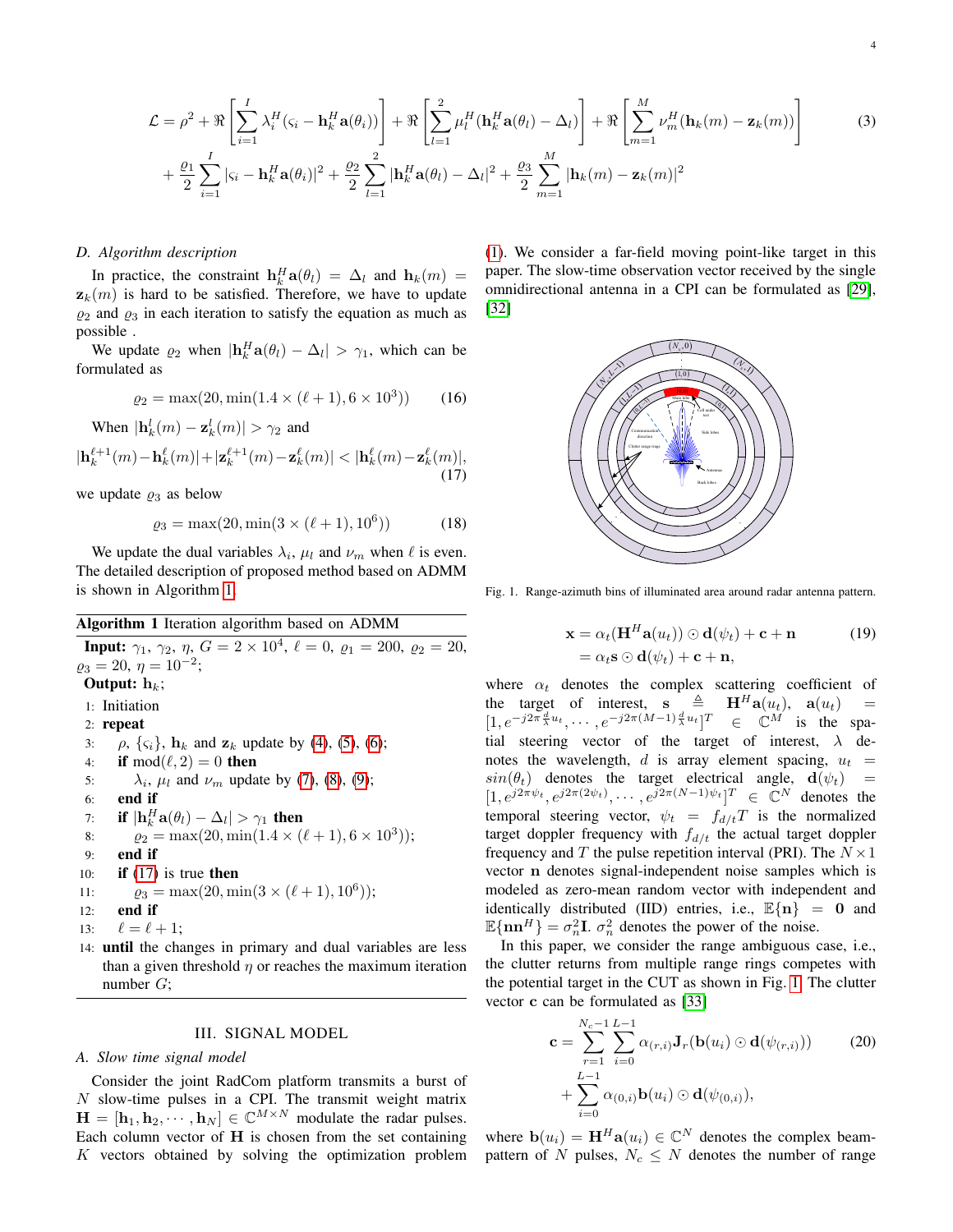rings that interfere with the target of interest located in rangeazimuth bin  $(0, 0)$ , L denotes the number of discrete clutter patches in each clutter range ring,  $\alpha_{(r,i)}$  and  $\psi_{(r,i)}$  denotes the complex scattering coefficient and normalized doppler frequency of the clutter patches located in range-azimuth bin  $(r, i)$ , and  $\mathbf{J}_r \in \mathbb{C}^{N \times \bar{N}}$  is the shift matrix which can be formulated as

$$
\mathbf{J}_r(l_1, l_2) = \begin{cases} 1, & \text{if } l_1 - l_2 = r \\ 0, & \text{otherwise} \end{cases} \quad (l_1, l_2) \in \{1, \dots, N\}^2
$$
 (21)

When there is no information embedding in the radar pulses, the values of complex beampattern keep identical over  $N$ pulses and c can be rewritten as

$$
\mathbf{c} = \sum_{r=1}^{N_c - 1} \sum_{i=0}^{L-1} \alpha_{(r,i)} \mathbf{J}_r(\delta_i \mathbf{d}(\psi_{(r,i)}))
$$
(22)  
+ 
$$
\sum_{i=0}^{L-1} \alpha_{(0,i)}(\delta_i \mathbf{d}(\psi_{(0,i)})),
$$

where  $\delta_i = \mathbf{h}_1^H \mathbf{a}(u_i)$  denotes the complex beampattern towards  $u_i$ .

However, when spatial modulation is utilized to embed communication symbols, the complex beampattern changes over different pulses causing the clutter modulation and the spreading of the clutter spectrum. We need to design the doppler filter to adapt to the modulated waveforms.

#### *B. Clutter covariance matrix*

We assume the complex scattering coefficients of different clutter range-azimuth bins are uncorrelated and obey to zero mean gaussian distribution, i.e.,  $\mathbb{E}\{\alpha_{(r,i)}\} = 0$  and  $\mathbb{E}\{|{\alpha}_{(r,i)}|^2\} = \sigma_{(r,i)}^2$  denotes the clutter power of clutter patch located in range-azimuth bin  $(r, i)$ . Without loss of generality, we assume that the clutter power of clutter patches located in the same range ring are same, i.e.,

$$
\sigma_{(r,0)}^2 = \sigma_{(r,1)}^2 = \dots = \sigma_{(r,L-1)}^2 = \sigma_r^2, \ r = 0, \dots, N_c - 1
$$
\n(23)

and  $\sigma_r^2$  can be formulated as [\[25\]](#page-8-4)

$$
\sigma_r^2 = \sigma_0 K_r \tag{24}
$$

where  $\sigma_0$  can be estimated and  $K_r$  is a constant accounting for the channel propagation effects, such as additional system losses and the free space two-way path loss.

We assume the normalized doppler frequency of clutter patch located in range-azimuth bin  $(r, i)$  is uniformly distributed around a mean normalized doppler frequency  $\bar{\psi}_{(r,i)}$ in normalized doppler interval  $[\bar{\psi}_{(r,i)} - \frac{\epsilon_{(r,i)}}{2}]$  $\bar{\psi}_{(r,i)}$  ,  $\bar{\psi}_{(r,i)}$  +  $\frac{\epsilon_{(r,i)}^{(r,i)}}{2}$  $\frac{r(i)}{2}$ , where  $\epsilon_{(r,i)}$  denotes the interval length, i.e.,  $\psi_{(r,i)} \sim \mathcal{U}(\bar{\psi}_{(r,i)} \epsilon_{(r,i)}$  $\frac{r(i)}{2}, \bar{\psi}(r,i)+\frac{\epsilon(r,i)}{2}$  $\frac{(r,i)}{2}$ ). Therefore, the covariance matrix of clutter vector  $c$  can be formulated in  $(25)$  at the top of next page, where  $\Gamma(\mathbf{b}(u_i), (r, i)) = \text{diag}\{\mathbf{b}(u_i)\}\Phi_{\epsilon_{(r, i)}}^{\bar{\psi}_{(r, i)}} \text{diag}\{\mathbf{b}(u_i)\}^H$ 

with

$$
\Phi_{\epsilon}^{\bar{\psi}}(l_1, l_2) = \mathbb{E}\{e^{j2\pi(l_1 - l_2)\psi}\}\
$$
\n
$$
= \int_{\bar{\psi} - \frac{\epsilon}{2}}^{\bar{\psi} + \frac{\epsilon}{2}} e^{j2\pi(l_1 - l_2)\psi} \frac{1}{\epsilon} d\psi
$$
\n
$$
= \begin{cases}\n1, & \text{if } l_1 = l_2 \\
e^{j2\pi\bar{\psi}(l_1 - l_2)} \frac{\sin[\pi\epsilon(l_1 - l_2)]}{[\pi\epsilon(l_1 - l_2)]}, & \text{otherwise.} \n\end{cases}
$$
\n(26)

The output SINR of the doppler filter can be formulated as [\[34\]](#page-9-2)

$$
SINR(\psi_q) = \frac{|\alpha_t|^2 |\mathbf{w}^H (\mathbf{s} \odot \mathbf{d}(\psi_q))|^2}{\mathbf{w}^H \mathbf{R}_c \mathbf{w} + \sigma_n^2 ||\mathbf{w}||^2}
$$
(27)  
= 
$$
\frac{|\alpha_t|^2 |\mathbf{w}^H (\mathbf{s} \odot \mathbf{d}(\psi_q))|^2}{\mathbf{w}^H (\mathbf{R}_c + \sigma_n^2 \mathbf{I}) \mathbf{w}}
$$

where  $\mathbf{w} \in \mathbb{C}^N$  denotes the doppler filter weight vector and  $\psi_q \in \Omega, q = 1, \cdots, Q$  denotes the discrete normalized doppler frequency in the doppler frequency interval of interest  $Ω$ .

#### IV. PROBLEM FORMULATION

<span id="page-4-0"></span>In this paper, we assume that the parameters of the clutter are known by a dynamic environmental database. The output SINR is regarded as a measure of the receive filter performance. Although the desired temporal steering vector of the target of interest is known as prior information, the receive temporal steering vector is usually mismatched due to all kinds of reasons in practice. As a consequence, we aim to design a robust doppler receive filter to maximize the worst SINR in a specific doppler interval of interest  $\Omega$  under similarity constraint and constant white noise gain constraint. The optimization problem of robust doppler receive filter for joint RadCom systems can be formulated as the below maxmin optimization problem

<span id="page-4-1"></span>
$$
\mathcal{P}\left\{\begin{array}{ll}\max_{\mathbf{w}} & \min_{q=1,2,\cdots,Q} \frac{|\alpha_t|^2 |\mathbf{w}^H (\mathbf{s} \odot \mathbf{d}(\psi_q))|^2}{\mathbf{w}^H \mathbf{R}_c \mathbf{w} + \sigma_n^2 \|\mathbf{w}\|^2} \\ \text{subject to} & \|\mathbf{w}\|^2 = 1 \\ & \|\mathbf{w} - \mathbf{w}_0\|^2 \le \xi \end{array}\right. \tag{28}
$$

where  $\psi_q$   $(q = 1, \dots, Q)$  denotes the finite discrete doppler frequency in doppler interval  $\Omega$ , the first constraint stands for the constant white noise gain of the doppler filter,  $0 \le \xi < 2$ denotes the tolerance threshold that ensures the similarity between w and  $w_0$ ,  $w_0$  denotes the Wiener filter weight vector, which can maximize the output SINR at  $\psi_t$  and can be formulated as [\[35\]](#page-9-3)

$$
\mathbf{w}_0 = \frac{(\mathbf{R}_c + \sigma_n^2 \mathbf{I})^{-1} (\mathbf{s} \odot \mathbf{d}(\psi_t))}{\|(\mathbf{R}_c + \sigma_n^2 \mathbf{I})^{-1} (\mathbf{s} \odot \mathbf{d}(\psi_t))\|^2}.
$$
 (29)

where  $\psi_t$  denotes the doppler frequency of the target according to the prior information and the aim of enforcing the similarity on w is to achieve better clutter mitigation performance like the Wiener filter.

However, the optimization problem [\(28\)](#page-4-1) is nonconvex, since the objective function is nonconvex and the constraint  $\|\mathbf{w}\|^2 =$ 1 denotes a nonconvex set. Therefore, it's very hard to solve the optimization problem  $P$ .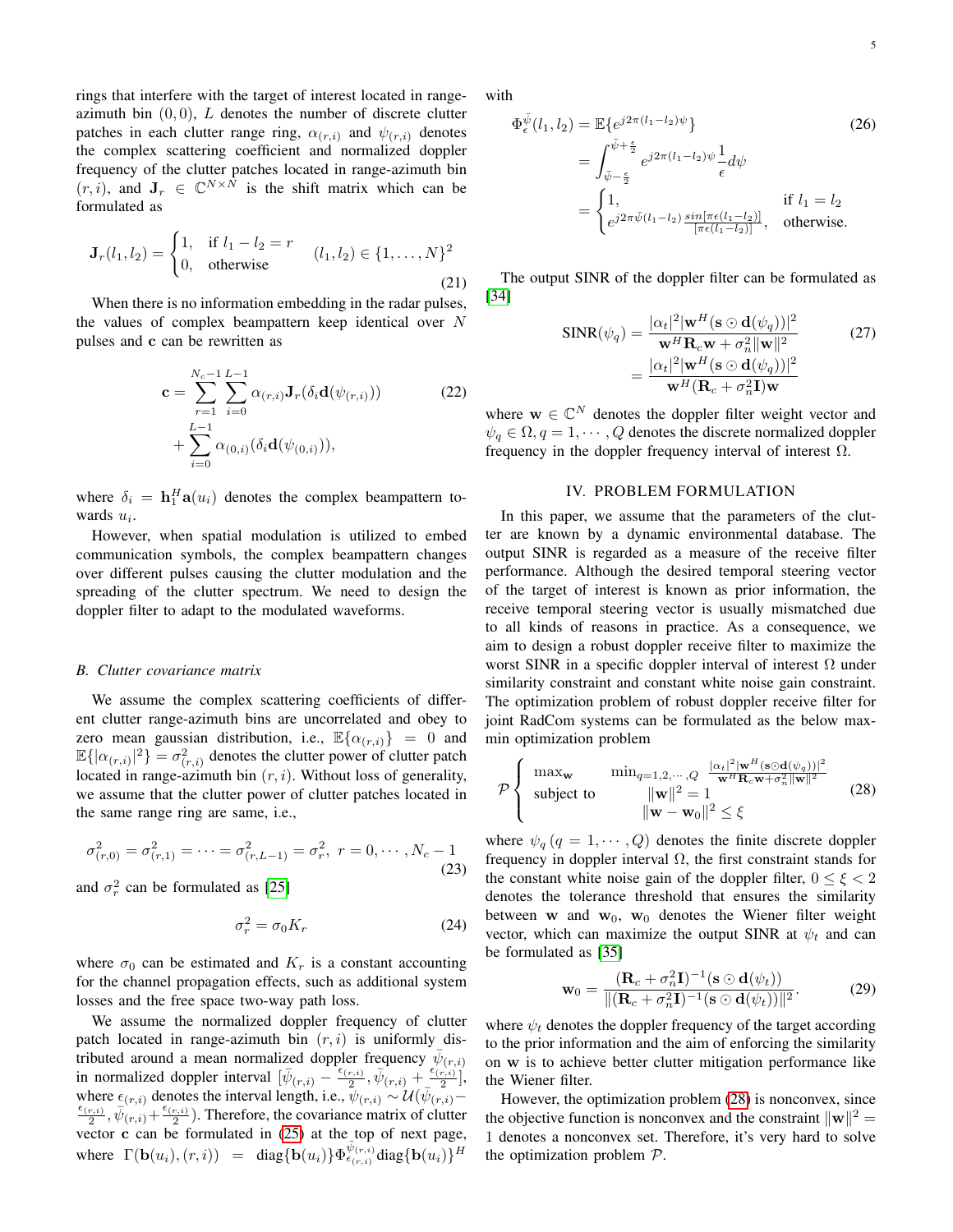$$
\mathbf{R}_{c} = \mathbb{E}\{\mathbf{c}\mathbf{c}^{H}\}\
$$
\n
$$
= \mathbb{E}\left\{\sum_{r=1}^{N_{c}-1}\sum_{i=0}^{L-1}\sum_{p=1}^{N_{c}-1}\sum_{b=0}^{L-1}\alpha_{(r,i)}\alpha_{(p,b)}^{*}\mathbf{J}_{r}(\mathbf{b}(u_{i})\odot\mathbf{d}(\psi_{(r,i)}))(\mathbf{b}(u_{b})\odot\mathbf{d}(\psi_{(p,b)}))^{H}\mathbf{J}_{p}^{T}\right\}
$$
\n
$$
+ \mathbb{E}\left\{\sum_{i=0}^{L-1}\sum_{b=0}^{L-1}\alpha_{(0,i)}\alpha_{(0,b)}^{*}(\mathbf{b}(u_{i})\odot\mathbf{d}(\psi_{(0,i)}))(\mathbf{b}(u_{b})\odot\mathbf{d}(\psi_{(0,b)}))^{H}\right\}
$$
\n
$$
= \mathbb{E}\left\{\sum_{r=1}^{N_{c}-1}\sum_{i=0}^{L-1}|\alpha_{(r,i)}|^{2}\mathbf{J}_{r}(\mathbf{b}(u_{i})\odot\mathbf{d}(\psi_{(r,i)}))(\mathbf{b}(u_{i})\odot\mathbf{d}(\psi_{(r,i)}))^{H}\mathbf{J}_{r}^{T}\right\} + \mathbb{E}\left\{\sum_{i=0}^{L-1}|\alpha_{(0,i)}|^{2}(\mathbf{b}(u_{i})\odot\mathbf{d}(\psi_{(0,i)}))^{H}\right\}
$$
\n
$$
= \sum_{r=1}^{N_{c}-1}\sum_{i=0}^{L-1}\mathbb{E}\{|\alpha_{(r,i)}|^{2}\mathbf{J}_{r}(\mathbf{b}(u_{i})\mathbf{b}^{H}(u_{i}))\odot\mathbb{E}\{\mathbf{d}(\psi_{(r,i)}\mathbf{d}^{H}(\psi_{(r,i)})\}\mathbf{J}_{r}^{T} + \sum_{i=0}^{L-1}\mathbb{E}\{|\alpha_{(0,i)}|^{2}\}(\mathbf{b}(u_{i})\mathbf{b}^{H}(u_{i}))\odot\mathbb{E}\{\mathbf{d}(\psi_{(0,i)}\mathbf{d}^{H}(u_{i})\})\right\}
$$
\n
$$
= \sum_{r=1}^{N_{c}-1}\sum_{i=0
$$

Let  $\mathbf{W} \triangleq \mathbf{w}\mathbf{w}^H$  and  $\mathbf{S} \triangleq \mathbf{s}\mathbf{s}^H$ . The SINR can be recast  $\mathcal{P}_2$  can be recast equivalently as below equivalently as

$$
SINR(\psi_q) = \frac{|\alpha_t|^2 |\mathbf{w}^H (\mathbf{s} \odot \mathbf{d}(\psi_q))|^2}{\mathbf{w}^H (\mathbf{R}_c + \sigma_n^2 \mathbf{I}) \mathbf{w}}
$$
(30)  
= 
$$
\frac{|\alpha_t|^2 (\mathbf{s} \odot \mathbf{d}(\psi_q))^H \mathbf{w} \mathbf{w}^H (\mathbf{s} \odot \mathbf{d}(\psi_q))}{\mathbf{w}^H (\mathbf{R}_c + \sigma_n^2 \mathbf{I}) \mathbf{w}}
$$
  
= 
$$
\frac{|\alpha_t|^2 \mathbf{d}^H (\psi_q) (\mathbf{w} \mathbf{w}^H \odot (\mathbf{s} \mathbf{s}^H)^*) \mathbf{d}(\psi_q)}{\mathbf{w}^H (\mathbf{R}_c + \sigma_n^2 \mathbf{I}) \mathbf{w}}
$$
  
= 
$$
\frac{|\alpha_t|^2 \mathbf{d}^H (\psi_q) (\mathbf{W} \odot \mathbf{S}^*) \mathbf{d}(\psi_q)}{\text{tr} \{(\mathbf{R}_c + \sigma_n^2 \mathbf{I}) \mathbf{W}\} }.
$$

The equation is true because of the identity  $x^H A x = \text{tr}\{AX\}$ where  $\mathbf{X} = \mathbf{x} \mathbf{x}^H$  [\[36\]](#page-9-4).

Therefore, the optimization problem [\(28\)](#page-4-1) can be recast as

$$
\mathcal{P}_1 \left\{\begin{array}{ll}\text{max}_{\mathbf{W}} & \min_{q=1,2,\cdots,Q} \frac{|\alpha_t|^2 \mathbf{d}^H(\psi_q)(\mathbf{W}\odot\mathbf{S}^*)\mathbf{d}(\psi_q)}{\text{tr}\{(\mathbf{R}_c + \sigma_n^2 \mathbf{I})\mathbf{W}\}} \\ \text{subject to} & \text{tr}\{\mathbf{W}\} = 1 \\ & \text{rank}(\mathbf{W}) = 1 \\ & \mathbf{W} \succeq \mathbf{0} \\ & \text{tr}\{\mathbf{W}\mathbf{W}_0\} \geq \varepsilon \end{array}\right. \tag{31}
$$

where  $\mathbf{W}_0 \triangleq \mathbf{w}_0 \mathbf{w}_0^H$  and  $\varepsilon \triangleq (\frac{2-\xi}{2})^2$ .

However,  $P_1$  is still nonconvex, since the objective function is nonconvex and the constraint rank( $W$ ) = 1 is nonconvex. We omit the constraint rank(W) = 1 in  $\mathcal{P}_1$  to obtain the relaxed optimization problem  $\mathcal{P}_2$ :

$$
\mathcal{P}_2 \left\{ \begin{array}{ll}\n\max \mathbf{w} & \min_{q=1,2,\dots,Q} \frac{|\alpha_t|^2 \mathbf{d}^H(\psi_q)(\mathbf{W} \odot \mathbf{S}^*) \mathbf{d}(\psi_q)}{\text{tr}\{(\mathbf{R}_c + \sigma_n^2 \mathbf{I}) \mathbf{W}\}} \\
\text{subject to} & \text{tr}\{\mathbf{W}\} = 1 \\
& \mathbf{W} \succeq \mathbf{0} \\
& \text{tr}\{\mathbf{W} \mathbf{W}_0\} \geq \varepsilon\n\end{array} \right. \tag{32}
$$

where the constraints are all convex, however, the objective function is still nonconvex.

We introduce the slack variable  $\tilde{t} \in \mathbb{R}$  and the optimization

<span id="page-5-0"></span>

$$
\mathcal{P}_3 \left\{\begin{array}{cl}\n\max_{\mathbf{W},\tilde{t}} & \frac{\tilde{t}}{\text{tr}\{(\mathbf{R}_c+\sigma_n^2\mathbf{I})\mathbf{W}\}} \\
\text{subject to} & \text{tr}\{\mathbf{W}\}=1 \\
& |\alpha_t|^2 \mathbf{d}^H(\psi_q)(\mathbf{W}\odot\mathbf{S}^*)\mathbf{d}(\psi_q) \geq \tilde{t}, \ \forall q \\
& \mathbf{W}\succeq \mathbf{0} \\
& \text{tr}\{\mathbf{W}\mathbf{W}_0\} \geq \varepsilon\n\end{array}\right. \tag{33}
$$

According to Charnes-Cooper transform [\[37\]](#page-9-5), we let  $Y =$  $\zeta \mathbf{W}$  and  $t = \zeta \bar{t}$  for a auxiliary variable  $\zeta \geq 0$ . The optimization  $P_3$  can be equivalently formulated as

<span id="page-5-1"></span>
$$
\mathcal{P}_4 \left\{\begin{array}{c}\n\text{max}_{\mathbf{Y},t,\zeta} & t \\
\text{subject to} & \text{tr}\{\mathbf{Y}\} = \zeta, \\
& |\alpha_t|^2 \mathbf{d}^H(\psi_q)(\mathbf{Y} \odot \mathbf{S}^*) \mathbf{d}(\psi_q) \ge t, \ \forall q \\
& \text{tr}\{(\mathbf{R}_c + \sigma_n^2 \mathbf{I}) \mathbf{Y}\} = 1 \\
& \text{tr}\{\mathbf{Y} \mathbf{W}_0\} \ge \zeta \varepsilon \\
& \mathbf{Y} \succeq \mathbf{0} \\
& \zeta \ge 0\n\end{array}\right. \tag{34}
$$

*Lemma 1:* The optimization problems  $\mathcal{P}_4$  and  $\mathcal{P}_3$  are equivalent. What's more, the optimal values of the two problems are same, and the corresponding optimal solutions are one to one mapping.

*Proof 1:* Let  $(\mathbf{W}_*, \tilde{t}_*)$  and  $v(\mathcal{P}_3)$  are the optimal solution and optimal value of optimization problem  $\mathcal{P}_3$ , respectively. It can be checked easily that  $(Y, t, \zeta)$  =  $(\frac{\mathbf{W}_{*}}{\pi\{(\mathbf{R}_{c}+\sigma_{n}^{2}\mathbf{I})\mathbf{W}_{*}\}}, \frac{\tilde{t}_{*}}{\pi\{(\mathbf{R}_{c}+\sigma_{n}^{2}\mathbf{I})\mathbf{W}_{*}\}}, \frac{1}{\pi\{(\mathbf{R}_{c}+\sigma_{n}^{2}\mathbf{I})\mathbf{W}_{*}\}})$  is a feasible solution to optimization problem  $\mathcal{P}_4$  and submit  $(\mathbf{Y}, t, \zeta)$ to [\(34\)](#page-5-1), the value of the objective function is

$$
\frac{\tilde{t}_*}{\text{tr}\{(\mathbf{R}_c + \sigma_n^2 \mathbf{I}) \mathbf{W}_*\}},\tag{35}
$$

which is equal to the optimal value of optimization problem  $\mathcal{P}_3$ . Therefore,  $\nu(\mathcal{P}_4) \geq \nu(\mathcal{P}_3)$ .

Let  $(Y_*, t_*, \zeta_*)$  is the optimal solution of optimization problem  $\mathcal{P}_4$ .  $\zeta_* > 0$ , otherwise **Y** = **0**, which is contradictory with tr{W} = 1. It can be checked easily that  $(\frac{Y_*}{\zeta_*}, \frac{t_*}{\zeta_*})$  is a feasible solution to  $\mathcal{P}_3$  and the corresponding value of the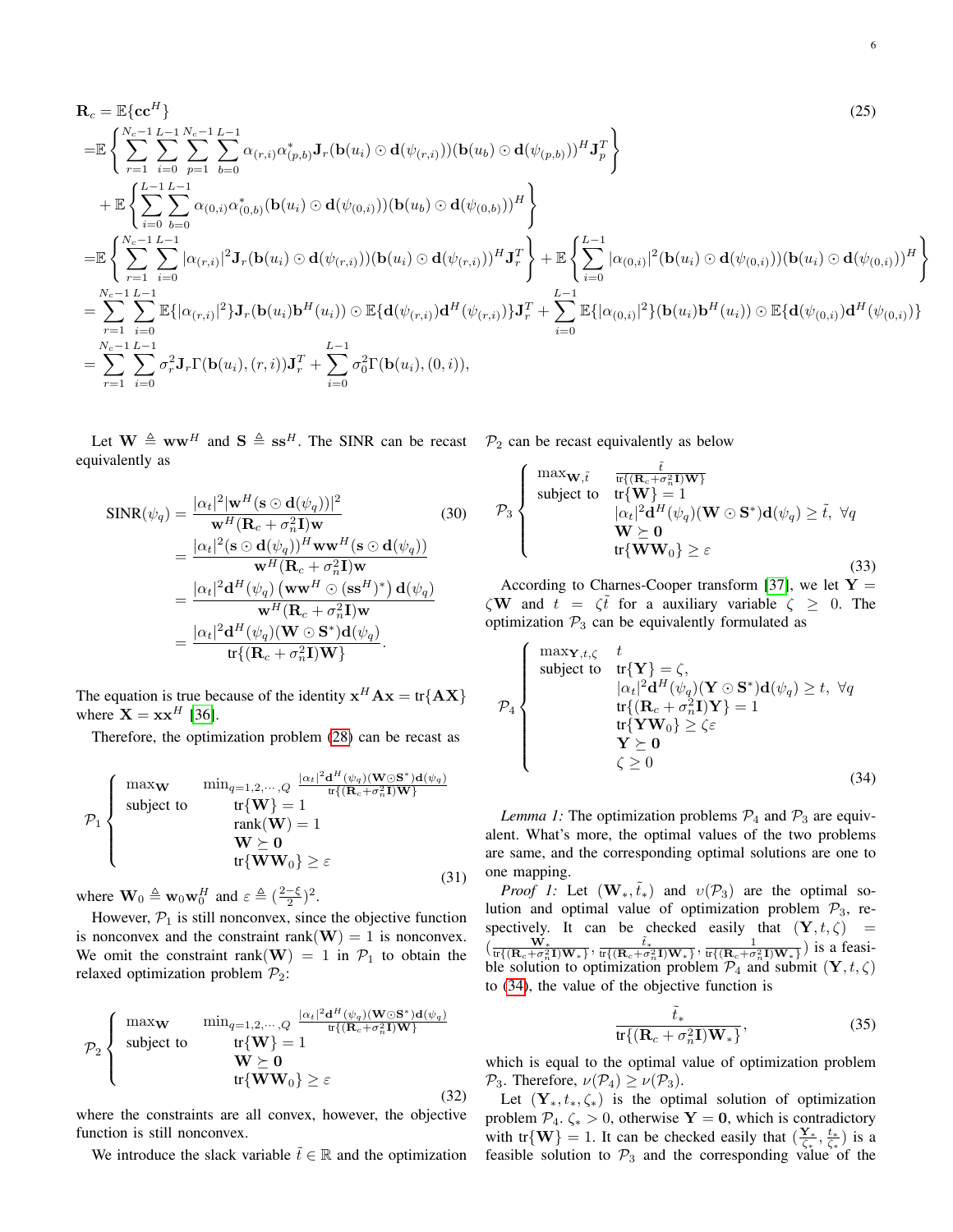objective function is  $t_*$ . Therefore,  $\nu(\mathcal{P}_3) \geq \nu(\mathcal{P}_4)$ . As a consequence,  $\nu(\mathcal{P}_3) = \nu(\mathcal{P}_4)$  and  $\mathcal{P}_3$  is equivalent to  $\mathcal{P}_4$ .

The optimization problem  $P_4$  is convex and can be solved using CVX toolbox.

# V. THE SYNTHESIS STAGE

<span id="page-6-0"></span>If the rank of  $W_*$  is one,  $w_*$  can be obtained by full rank decomposition [\[38\]](#page-9-6), i.e.,  $\mathbf{W}_{*} = \mathbf{w}_{*} \mathbf{w}_{*}^{H}$ . If the rank of  $\mathbf{W}_{*}$ is bigger than one, the synthesis of  $w_*$  is much complicated. The rank-decomposition method is usually utilized to solve this problem.

The rank-one decomposition method can be described as below [\[39\]](#page-9-7):

*Theorem 1:* Suppose  $W \in \mathbb{C}^{N \times N}$  is a nonzero Hermitian positive semidefinite matrix (with  $N \geq 3$ ) and  ${B_1, B_2, B_3, B_4}$  are Hermitian matrices. Suppose that  $(tr{CB<sub>1</sub>}, tr{CB<sub>2</sub>}, tr{CB<sub>3</sub>}, tr{CB<sub>4</sub>}) \neq (0, 0, 0, 0)$  for any non-zero complex Hermitian positive semidefinite matrix C. Then

• if rank(W)  $\geq$  3, then we can find a nonzero vector  $w \in$ range( $W$ ) in polynomial time so that

$$
\mathbf{w} \mathbf{B}_i \mathbf{w}^H = \text{tr}\{\mathbf{W} \mathbf{B}_i\}, \quad i = 1, 2, 3, 4; \tag{36}
$$

• if rank(W) = 2, for any  $g \notin \text{range}(W)$ , there exists  $y \in \mathbb{C}^N$  in the linear subspace spanned by range(W) and g, so that

$$
\mathbf{w} \mathbf{B}_i \mathbf{w}^H = \text{tr}\{\mathbf{W} \mathbf{B}_i\}, \quad i = 1, 2, 3, 4; \tag{37}
$$

Assume that  $W_*$  is an optimal solution to  $\mathcal{P}_2$  and let

$$
\psi_* = arg \min_{q=1,\cdots,Q} |\alpha_t|^2 |\mathbf{d}^H(\psi_q)(\mathbf{W}_* \odot \mathbf{S}^*) \mathbf{d}(\psi_q). \tag{38}
$$

A feasible rank-one matrix  $w_* w_*^H$  can be obtained so that

$$
\operatorname{tr}\left\{\underbrace{(\mathbf{R}_c + \sigma_n^2 \mathbf{I})}_{\mathbf{G}_1} \mathbf{W}_*\right\} = \mathbf{w}_*^H \mathbf{G}_1 \mathbf{w}_*,\tag{39}
$$

and

$$
\operatorname{tr}\left\{\underbrace{\left(\mathbf{S}^*\odot(\mathbf{d}(\psi_*)\mathbf{d}^H(\psi_*))\right)}_{\mathbf{G}_2}\mathbf{W}_*\right\} = \mathbf{w}_*^H\mathbf{G}_2\mathbf{w}_*,\qquad(40)
$$
\n
$$
\operatorname{tr}\left\{\underbrace{\left(\mathbf{S}^*\odot(\mathbf{d}(\tilde{\psi})\mathbf{d}^H(\tilde{\psi}))\right)}_{\mathbf{G}_3}\mathbf{W}_*\right\} = \mathbf{w}_*^H\mathbf{G}_3\mathbf{w}_*,
$$
\n
$$
\operatorname{tr}\left\{\underbrace{\left(\mathbf{S}^*\odot(\mathbf{d}(\tilde{\psi})\mathbf{d}^H(\tilde{\psi}))\right)}_{\mathbf{G}_4}\mathbf{W}_*\right\} = \mathbf{w}_*^H\mathbf{G}_4\mathbf{w}_*,
$$

where  $\bar{\psi}$  and  $\tilde{\psi}$  are two arbitrary doppler frequency in doppler region of interest different from  $\psi_*$ . As a result, w<sub>\*</sub> can be obtained by  $\mathbf{w}_* = D_1(\mathbf{W}, \mathbf{G}_1, \mathbf{G}_2, \mathbf{G}_3, \mathbf{G}_4)$  or  $\mathbf{w}_* =$  $D_2(W, G_1, G_2, G_3, G_4)$  for cases where rank $(W_*) \geq 3$ or rank $(\mathbf{W}_*) = 2$ , respectively. Note that the condition  $(tr(CG_1), tr(CG_2), tr(CG_3), tr(CG_4)) \neq (0, 0, 0, 0)$  is satisfied [\[40\]](#page-9-8).

# VI. SIMULATION RESULTS

<span id="page-6-1"></span>In this section, simulation results are presented to illustrate the benefits of the proposed method. The joint RadCom system is equipped with a 15-element ULA with an inter-element spacing of half-wavelength for transmit and an omnidirectional antenna for receive. The CPI consists of  $N = 40$  pulses where the transmit weight vectors for each pulse is randomly selected from the specially designed set. As for the parameters of the clutter, the clutter power is set as  $\sigma_0 = 50$ dB and  $K_r$  is set as 1. The noise power is set as  $\sigma_n^2 = 0$ dB, the signal to noise ratio (SNR) is 10dB. We only consider the clutter located in [-60°, 60°] where each range ring is divided into 100 discrete clutter patches, i.e.,  $L = 100$ . What's more,  $\epsilon$  is set as 0.008. The number of clutter range rings is set as  $N_c = 2$  and  $\xi$ is set as 0.75. The normalized doppler frequency interval of interest is set as  $\Omega = [0.384, 0.416]$  and the number of discrete doppler frequency is set as  $Q = 5$ . In the simulation, we assume the target, which normalized doppler frequency is 0.4, is located 0°. And the complex scattering coefficient of the target is set as  $\alpha_t = 1$ . A single communication receiver is located at  $\theta_c = -50^\circ$ . The sidelobe region of radar is set as  $\bar{\Theta} = [-90^\circ, -5^\circ] \cup [5^\circ, 90^\circ]$ , from which 36 discrete angle grids are uniformly selected. The dual step size is set as  $\beta = 0.1$ .  $\mathbf{h}_k$ ,  $\lambda_i$ ,  $\mu_l$  and  $\nu_m$  are initialized randomly.  $z_k$  is equal to  $h_k$ . We assume that 1 bit of information is delivered in each radar pulse. For the AM based signalling strategy mentioned above,  $h_1$  and  $h_2$  are utilized to form the beampatterns whose the sidelobe level at communication direction are  $-24.4370$ dB,  $-27.9588$ dB, respectively.

Fig[.2](#page-7-14) shows the transmit power radiation pattern corresponding to AM based spatial modulation. The PSL of the designed beampattern is −12.4dB, which contributes to suppress the clutter in the radar sidelobe region.

Fig. [3](#page-7-15) shows the modulus of every element of weight vector  $h_1$  and  $h_2$ . As shown in the figure,  $h_1$  and  $h_2$  grantee the constant modulus of the radar waveforms for joint RadCom systems based on spatial modulation.

Fig. [4](#page-8-11) shows the output SINR versus normalized doppler frequency under different coherent pulse length  $N$  for both non spatial modulation and spatial modulation. As shown in the picture, the increase of the coherent pulse number  $N$  causes the SINR increase of both proposed doppler filter and Wiener filter. However, the increase of  $N$  causes the robustness of Wiener filter degrade greatly. On the contrary, the proposed doppler filter still keep robust.

Fig. [5](#page-8-12) shows the output SINR versus normalized doppler frequency under different doppler intervals  $\Omega$  for both non spatial modulation and spatial modulation. We consider  $\Omega =$  $[0.36, 0.44], \Omega = [0.368, 0.432], \Omega = [0.376, 0.424]$  respectively. As shown in the picture, the proposed doppler filter keeps robust in all these all doppler intervals. What's more, the bigger doppler interval, the worse robustness of the Wiener filter.

Fig. [6](#page-8-13) shows the output SINR versus normalized doppler frequency under different similarity constraints  $\xi$  for both non spatial modulation and spatial modulation. we consider  $\xi =$ 0.5,  $\xi = 0.75$  and  $\xi = 1$  respectively. As shown in the figure,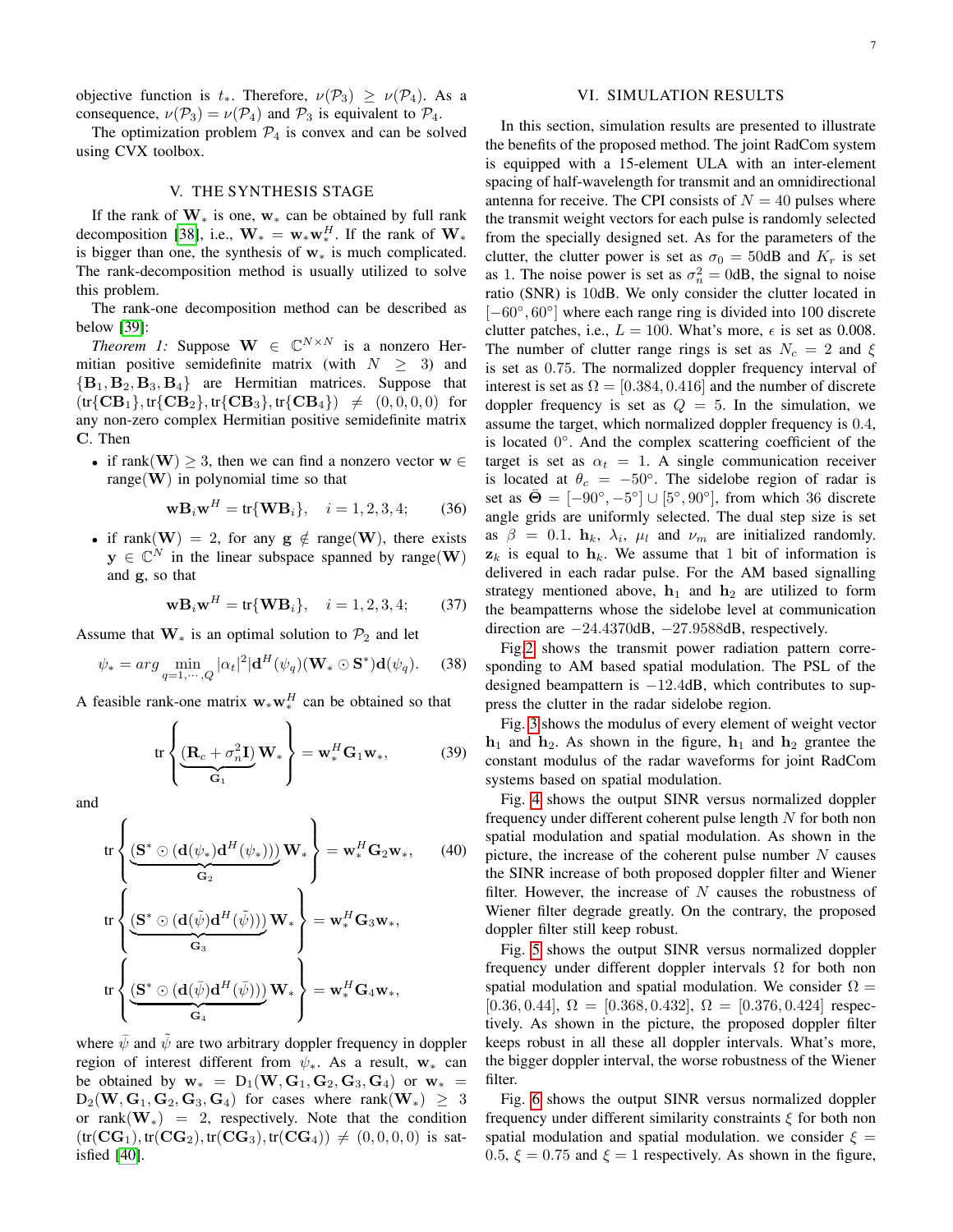the less  $\xi$  is, the more similarity between proposed robust doppler filter and the Wiener filter is. However, the robustness of the proposed robust doppler filter degrades.



<span id="page-7-14"></span>Fig. 2. Transmit power radiation pattern corresponding to AM based spatial modulation



<span id="page-7-15"></span>Fig. 3. Modulus of weight vectors for beampatterns of joint RadCom systems based on spatial modulation.

## VII. CONCLUSION

<span id="page-7-12"></span>In this paper, we designed the beamforming weight vectors for joint RadCom systems based on spatial modulation under constant modulus constraint. We proposed a method based on ADMM to solve the nonconvex optimization problem. What's more, we analysed the effect of spatial modulation on clutter mitigation. The joint RadCom systems based on spatial modulation introduced variations in radar beampatterns and cause clutter modulation problem. Considering the doppler frequency mismatch due to all kinds of reasons, we aimed to design the robust doppler filter for joint RadCom systems to maximize the worst SINR of the doppler filter in a specific doppler shift interval of interest. We relaxed the nonconvex problem to a SDP to obtain a suboptimal solution. Taking the Wiener filter as a reference, lots of simulation results showed the proposed doppler filter are more robust than Wiener filter.

#### **REFERENCES**

- <span id="page-7-0"></span>[1] L. Zheng, M. Lops, Y. C. Eldar, and X. Wang, "Radar and communication coexistence: An overview: A review of recent methods," *IEEE Signal Processing Magazine*, vol. 36, no. 5, pp. 85–99, 2019.
- [2] K. V. Mishra, M. R. Bhavani Shankar, V. Koivunen, B. Ottersten, and S. A. Vorobyov, "Toward millimeter-wave joint radar communications: A signal processing perspective," *IEEE Signal Processing Magazine*, vol. 36, no. 5, pp. 100–114, 2019.
- [3] A. Hassanien, M. G. Amin, E. Aboutanios, and B. Himed, "Dualfunction radar communication systems: A solution to the spectrum congestion problem," *IEEE Signal Processing Magazine*, vol. 36, no. 5, pp. 115–126, 2019.
- <span id="page-7-1"></span>[4] F. Liu, L. Zhou, C. Masouros, A. Lit, W. Luo, and A. Petropulu, "Dualfunctional cellular and radar transmission: Beyond coexistence," in *2018 IEEE 19th International Workshop on Signal Processing Advances in Wireless Communications (SPAWC)*, 2018, pp. 1–5.
- <span id="page-7-2"></span>[5] D. Ma, N. Shlezinger, T. Huang, Y. Liu, and Y. C. Eldar, "Joint radarcommunication strategies for autonomous vehicles: Combining two key automotive technologies," *IEEE Signal Processing Magazine*, vol. 37, no. 4, pp. 85–97, 2020.
- <span id="page-7-3"></span>[6] W. Yuan, F. Liu, C. Masouros, J. Yuan, and D. W. Kwan Ng, "Joint radarcommunication-based bayesian predictive beamforming for vehicular networks," in *2020 IEEE Radar Conference (RadarConf20)*, 2020, pp. 1–6.
- <span id="page-7-4"></span>[7] A. Hassanien, M. G. Amin, Y. D. Zhang, and F. Ahmad, "Signaling strategies for dual-function radar communications: an overview," *IEEE Aerospace and Electronic Systems Magazine*, vol. 31, no. 10, pp. 36–45, 2016.
- <span id="page-7-5"></span>[8] T. Huang, N. Shlezinger, X. Xu, Y. Liu, and Y. C. Eldar, "Majorcom: A dual-function radar communication system using index modulation," *IEEE Transactions on Signal Processing*, vol. 68, pp. 3423–3438, 2020.
- [9] T. Huang, X. Xu, Y. Liu, N. Shlezinger, and Y. C. Eldar, "A dualfunction radar communication system using index modulation," in *2019 IEEE 20th International Workshop on Signal Processing Advances in Wireless Communications (SPAWC)*, 2019, pp. 1–5.
- [10] J. Xu and X. Wang, "Joint radar-communication system design via fh code selection and psk modulation," in *2019 IEEE International Conference on Signal, Information and Data Processing (ICSIDP)*, 2019, pp. 1–5.
- [11] X. Wang and A. Hassanien, "Phase modulated communications embedded in correlated fh-mimo radar waveforms," in *2020 IEEE Radar Conference (RadarConf20)*, 2020, pp. 1–6.
- <span id="page-7-6"></span>[12] X. Wang, A. Hassanien, and M. G. Amin, "Dual-function mimo radar communications system design via sparse array optimization," *IEEE Transactions on Aerospace and Electronic Systems*, vol. 55, no. 3, pp. 1213–1226, 2019.
- <span id="page-7-7"></span>[13] A. Hassanien, M. G. Amin, Y. D. Zhang, F. Ahmad, and B. Himed, "Non-coherent psk-based dual-function radar-communication systems," in *2016 IEEE Radar Conference (RadarConf)*, 2016, pp. 1–6.
- [14] A. Hassanien, M. G. Amin, Y. D. Zhang, and B. Himed, "A dualfunction mimo radar-communications system using psk modulation," in *2016 24th European Signal Processing Conference (EUSIPCO)*, 2016, pp. 1613–1617.
- [15] A. Ammar, Y. D. Zhang, and Y. Gu, "Dual-function radarcommunications using qam-based sidelobe modulation," *Digital Signal Processing*, vol. 82, pp. 166–174, 2018.
- <span id="page-7-8"></span>[16] D. Ma, N. Shlezinger, T. Huang, Y. Shavit, M. Namer, Y. Liu, and Y. Eldar, "Spatial modulation for joint radar-communications systems: Design, analysis, and hardware prototype," *IEEE Transactions on Vehicular Technology*, pp. 1–1, 2021.
- <span id="page-7-9"></span>[17] C. Sahin, J. Jakabosky, P. M. McCormick, J. G. Metcalf, and S. D. Blunt, "A novel approach for embedding communication symbols into physical radar waveforms," in *2017 IEEE Radar Conference (RadarConf)*, 2017, pp. 1498–1503.
- <span id="page-7-13"></span>[18] A. Hassanien, M. G. Amin, Y. D. Zhang, and F. Ahmad, "Dual-function radar-communications: Information embedding using sidelobe control and waveform diversity," *IEEE Transactions on Signal Processing*, vol. 64, no. 8, pp. 2168–2181, 2016.
- <span id="page-7-10"></span>[19] A. Hassanien, B. Himed, and B. D. Rigling, "A dual-function mimo radar-communications system using frequency-hopping waveforms," in *2017 IEEE Radar Conference (RadarConf)*, 2017, pp. 1721–1725.
- <span id="page-7-11"></span>[20] A. De Maio, S. De Nicola, Y. Huang, Z. Luo, and S. Zhang, "Design of phase codes for radar performance optimization with a similarity constraint," *IEEE Transactions on Signal Processing*, vol. 57, no. 2, pp. 610–621, 2009.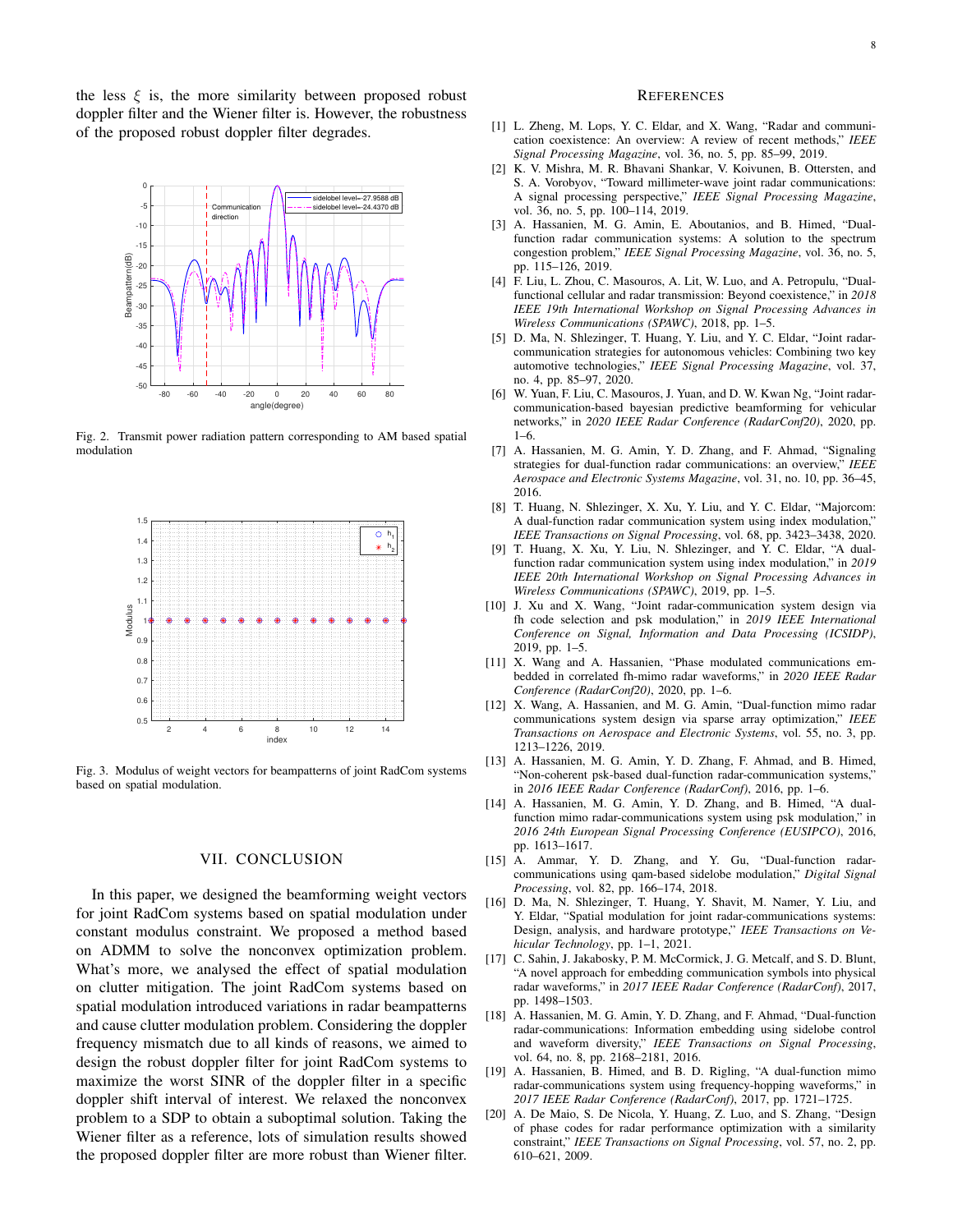

<span id="page-8-11"></span>Fig. 4. Output SINR versus normalized doppler frequency under coherent pulse length  $N$ 



<span id="page-8-12"></span>Fig. 5. Output SINR versus normalized doppler frequency under different doppler interval of interest





<span id="page-8-13"></span>Fig. 6. Output SINR versus normalized doppler frequency under different similarity constraint

- <span id="page-8-0"></span>[21] Z. Lin, W. Pu, and Z. Q. Luo, "Minimax design of constant modulus mimo waveforms for active sensing," *IEEE Signal Processing Letters*, vol. 26, no. 10, pp. 1531–1535, 2019.
- <span id="page-8-1"></span>[22] W. Fan, J. Liang, and J. Li, "Constant modulus mimo radar waveform design with minimum peak sidelobe transmit beampattern," *IEEE Transactions on Signal Processing*, vol. 66, no. 16, pp. 4207–4222, 2018.
- <span id="page-8-2"></span>[23] T. Huang, N. Shlezinger, X. Xu, Y. Liu, and Y. C. Eldar, "Majorcom: A dual-function radar communication system using index modulation," *IEEE Transactions on Signal Processing*, vol. 68, pp. 3423–3438, 2020.
- <span id="page-8-3"></span>[24] S. D. Blunt, M. R. Cook, and J. Stiles, "Embedding information into radar emissions via waveform implementation," in *2010 International Waveform Diversity and Design Conference*, 2010, pp. 000 195–000 199.
- <span id="page-8-4"></span>[25] A. Aubry, A. DeMaio, A. Farina, and M. Wicks, "Knowledge-aided (potentially cognitive) transmit signal and receive filter design in signaldependent clutter," *IEEE Transactions on Aerospace and Electronic Systems*, vol. 49, no. 1, pp. 93–117, 2013.
- <span id="page-8-6"></span>[26] A. Aubry, A. D. Maio, Y. Huang, and M. Piezzo, "Robust design of radar doppler filters," *IEEE Transactions on Signal Processing*, vol. 64,

no. 22, pp. 5848–5860, 2016.

- <span id="page-8-8"></span>[27] A. Aubry, A. De Maio, and M. M. Naghsh, "Optimizing radar waveform and doppler filter bank via generalized fractional programming," *IEEE Journal of Selected Topics in Signal Processing*, vol. 9, no. 8, pp. 1387– 1399, 2015.
- <span id="page-8-7"></span>[28] M. M. Naghsh, M. Soltanalian, P. Stoica, M. Modarres-Hashemi, A. De Maio, and A. Aubry, "A doppler robust design of transmit sequence and receive filter in the presence of signal-dependent interference," *IEEE Transactions on Signal Processing*, vol. 62, no. 4, pp. 772–785, 2014.
- <span id="page-8-5"></span>[29] X. Du, A. Aubry, A. De Maio, and G. Cui, "Hidden convexity in robust waveform and receive filter bank optimization under range unambiguous clutter," *IEEE Signal Processing Letters*, vol. 27, pp. 885–889, 2020.
- <span id="page-8-9"></span>[30] X. Zhang, X. Wang, and E. Aboutanios, "Effect analysis of spatial modulation on clutter mitigation for joint radcom systems and solutions," in *2020 IEEE Radar Conference (RadarConf20)*, 2020, pp. 1–6.
- <span id="page-8-10"></span>[31] J. Li, P. Stoica, L. Xu, and W. Roberts, "On parameter identifiability of mimo radar," *IEEE Signal Processing Letters*, vol. 14, no. 12, pp. 968–971, 2007.







(c)  $\xi = 0.75, N = 40, \Omega = [0.384, 0.416]$